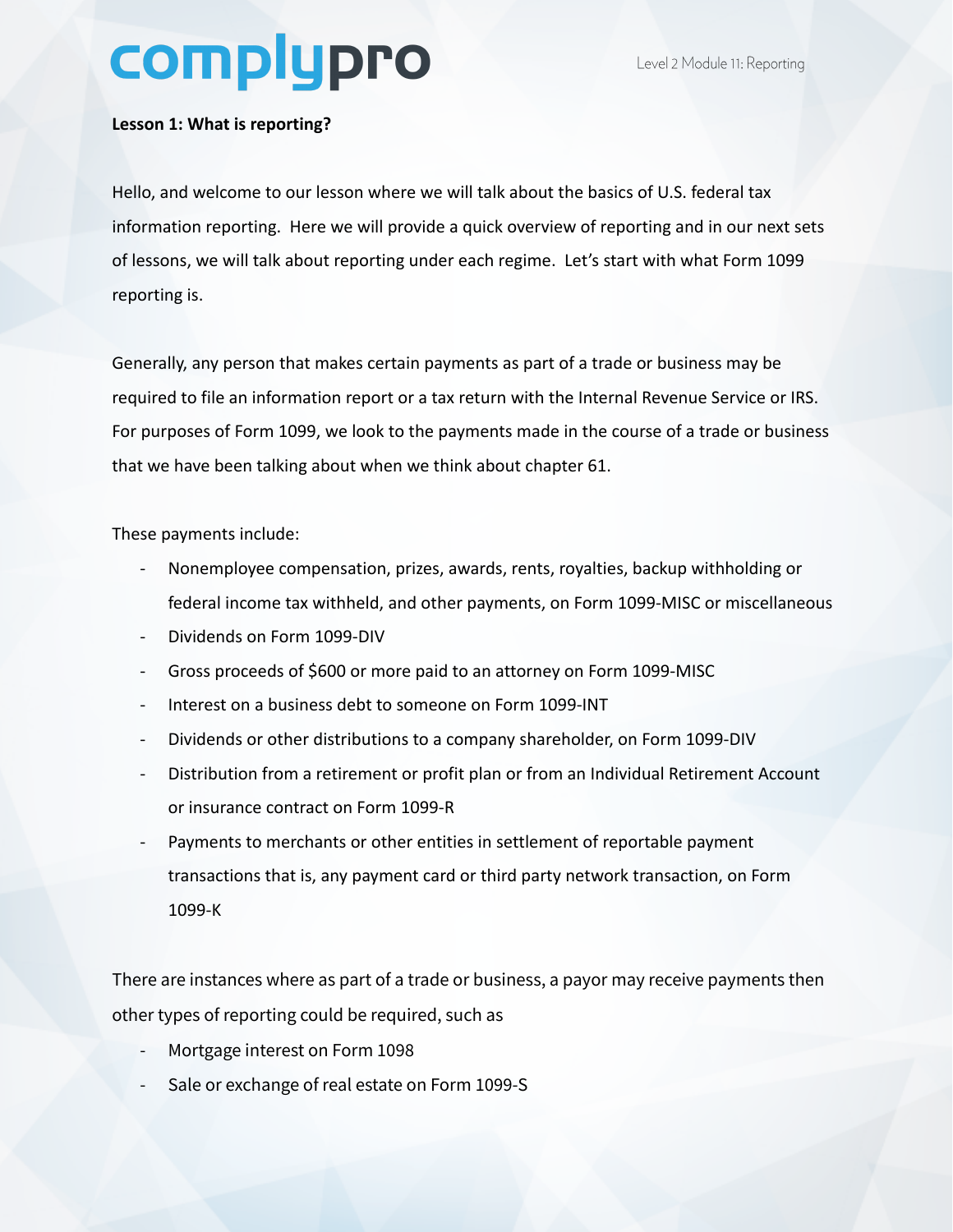- For brokers that sold a covered security that belongs to a customer, they would report on Form 1099-B
- Persons who released someone from paying a debt secured by property or someone who abandoned property that was subject to debt would be reported on Form 1099-A, or if that person forgave the debt to you, then reporting would be on Form 1099-C

All of this is what we call Form 1099 reporting and is governed generally by chapter 61. Moving on to chapter 3, we look to Form 1042 and 1042-S reporting. Remember those forms? Now, under chapter 3, every U.S. or non-U.S. withholding agent must file Forms 1042 and 1042-S to report amounts subject to chapter 3 withholding if those amounts are paid to non-U.S. persons. This is true even if the withholding agent does not deduct or withhold any amounts under chapter 3. You remember these amounts too – U.S. source fixed, determinable annual, or periodical income, FDAP income. Similar to our Form 1099 reporting, we would report payments of U.S. source interest, dividends, rents, royalties, nonemployee compensation, prizes, commissions, and more, except, here – we do not have a different flavor of Form 1042-S for each type of income. Instead, this form includes codes, so that the withholding agent is able to distinguish the various income types subject to reporting. The withholding agent reports one type of income per Form 1042-S per person. So, if I receive interest and dividend income from a withholding agent, and of course, I am not a U.S. person, I might expect to see two Forms 1042-S – one for interest and one for dividends. All of this information is aggregated, or totaled on a Form 1042 for the year and submitted to the IRS. This form reports the total amount of U.S. source FDAP income paid to non-U.S. persons for the calendar year and the amounts required to be withheld and the related deposits. Along the same lines, with respect to chapter 4 we also look to Form 1042 and 1042-S reporting. Here we would report on the Form 1042-S to the beneficial owner, the chapter 4 withholdable amounts or if you remember it is generally just the interest and dividends subject to chapter 4. The aggregate of this information, payments and amounts withheld, are also reported on Form 1042 submitted to the IRS.